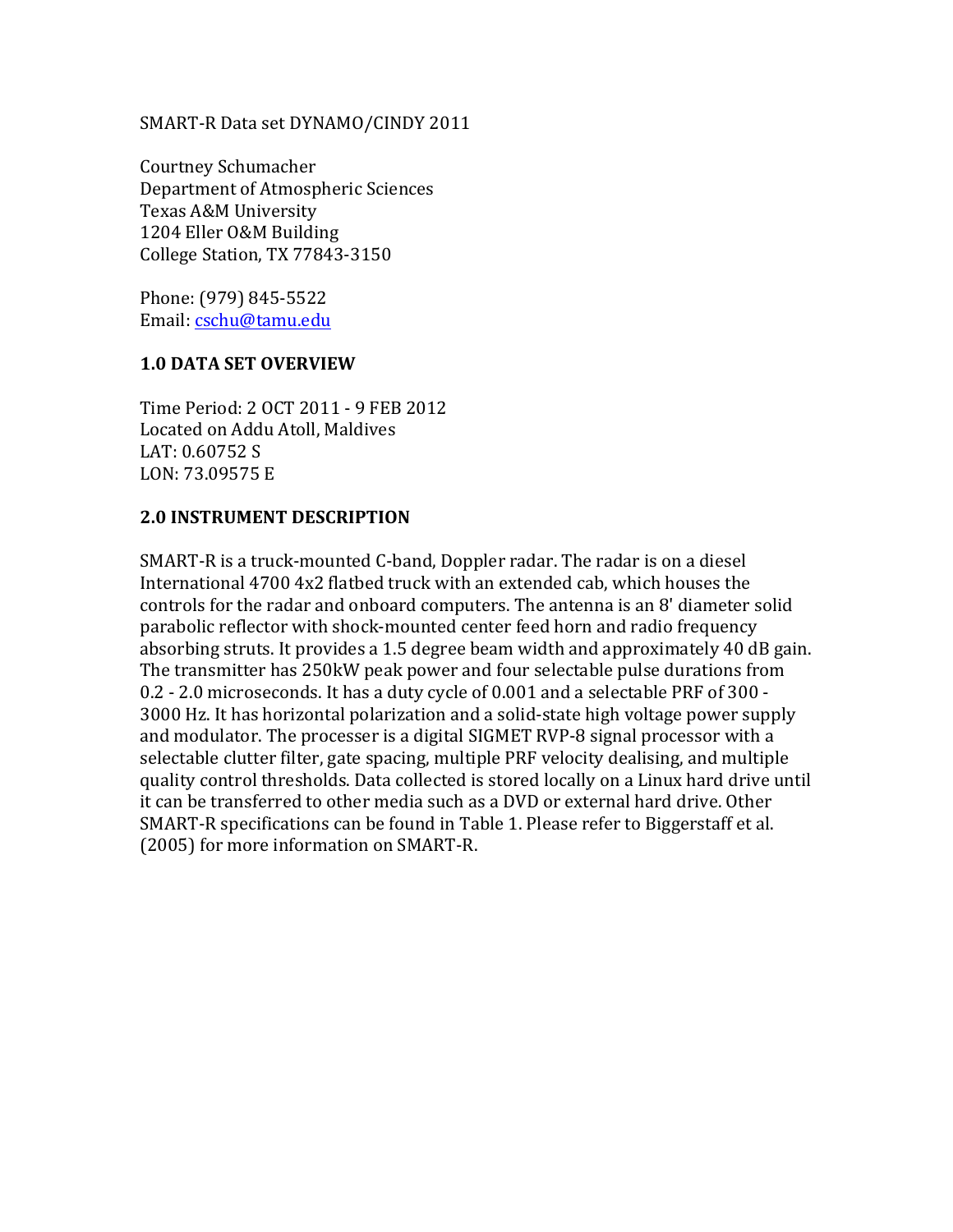| <b>SMART-R Characteristics</b> |                                                         |  |  |  |  |
|--------------------------------|---------------------------------------------------------|--|--|--|--|
| <b>Subsystem</b>               | <b>Description</b>                                      |  |  |  |  |
| <b>Transmitter</b>             | Frequency                                               |  |  |  |  |
|                                | 5635 MHz                                                |  |  |  |  |
| Type                           | Magnetron; solid-state modulator and high voltage power |  |  |  |  |
|                                | supply                                                  |  |  |  |  |
| Peak power                     | 250 kW                                                  |  |  |  |  |
| Duty cycle                     | 0.001                                                   |  |  |  |  |
| Pulse duration                 | Four predefined values selectable from 0.2 to 2.0 µs    |  |  |  |  |
| Polarization                   | Linear Horizontal                                       |  |  |  |  |
| Antenna                        | 2.54 m diameter solid parabolic reflector               |  |  |  |  |
| Gain                           | 40 dB (estimated)                                       |  |  |  |  |
| Half-power beam                | Circular, 1.5° wide                                     |  |  |  |  |
| <b>Rotation rate</b>           | Selectable from 0-33 deg s <sup>-1</sup>                |  |  |  |  |
| <b>Elevation range</b>         | Selectable from 0°-90°                                  |  |  |  |  |
| Operational modes              | Pointing, full PPI, RHI, sector scans                   |  |  |  |  |
| Signal processor               | <b>SIGMET RVP8</b>                                      |  |  |  |  |

Table 1:SMART-R Characteristics. From Biggerstaff et al. (2005).

#### **3.0 DATA COLLECTION AND PROCESSING**

#### a) Description of Collection Techniques

SMART-R operated on a 10-min scan cycle, starting at minute  $0, 10, 20...$  of every hour, for six total scan cycles per hour. Three range-height indicator (RHI) scans out to 100 km directed over the DOE second ARM mobile facility (AMF2) site at Gan International Airport were performed at the beginning of each 10-min cycle at azimuth angles  $146^\circ$ ,  $147^\circ$ , and  $148^\circ$ , with elevation angles up to  $60^\circ$  (on 21 Nov 2011 at 1030 UTC, RHI scans were changed to  $0^\circ$ , 90 $^\circ$ , and 147 $^\circ$ ). Following this, a surveillance scan was performed at a  $0.5^\circ$  elevation out to 300 km. At about two and six minutes after the beginning of each 10-min cycle, a full volume scan of 13 elevation angles was performed out to 150 km (Volumes A and B); the two scans were then interleaved to create a single merged volume scan for each 10-min period. Table 2 specifies angles for the full volume scans and other aspects of the SMART-R scan strategy.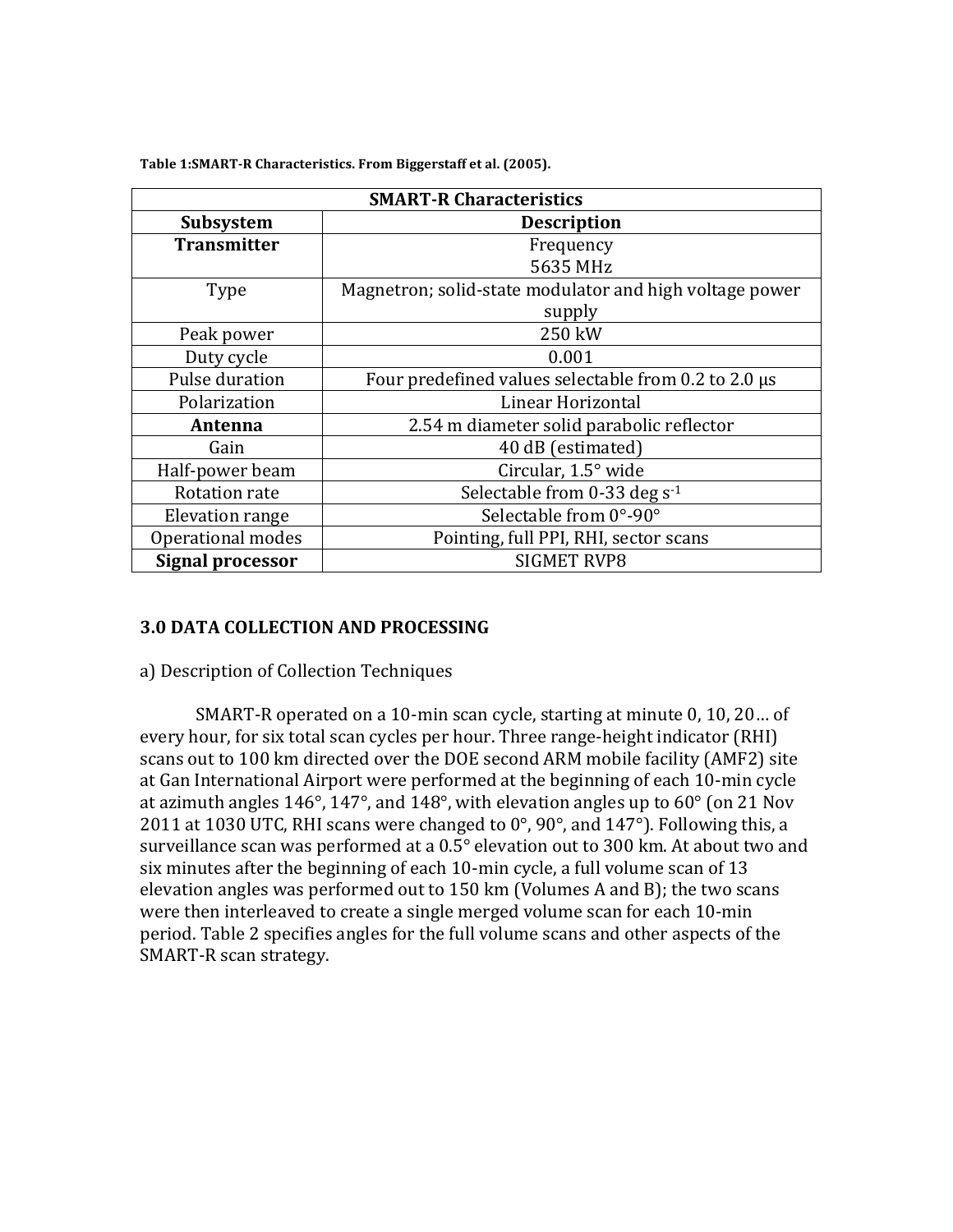**Table 2: SMART-R scan strategy.** 

| Scan<br>Type | Pulse<br>Duration<br>$(\mu s)$                                         | Gate<br>Length<br>(m) | <b>PRF</b><br>(Hz) | Nyquist<br>Velocity<br>(m/s) | Rotation<br>Speed<br>$(^{\circ}/s)$ | Max<br>Range<br>(km) | Elevation<br>Angle $(°)$ |
|--------------|------------------------------------------------------------------------|-----------------------|--------------------|------------------------------|-------------------------------------|----------------------|--------------------------|
| <b>RHI</b>   | 0.6                                                                    | 100                   | 1500               | 20                           | 12                                  | 100                  | $0 - 60$                 |
| <b>SURV</b>  | 1.5                                                                    | 125                   | 500                | 6.7                          | 18                                  | 300                  | 0.5                      |
| <b>VOL</b>   | 0.6                                                                    | 100                   | 1000               | 13.3                         | 24                                  | 150                  | See Below                |
|              | Volume Scan Elevation Angles (°)                                       |                       |                    |                              |                                     |                      |                          |
| VOL A        | 0.5, 1.0, 2.3, 3.6, 5.2, 7.0, 9.0, 11.2, 13.6, 16.6, 20.1, 24.4, 29.5  |                       |                    |                              |                                     |                      |                          |
| VOL B        | 0.5, 1.6, 2.9, 4.4, 6.1, 8.0, 10.1, 12.4, 15.0, 18.3, 22.2, 26.8, 33.0 |                       |                    |                              |                                     |                      |                          |

b) Description of Processing Techniques and Quality Control

The IRIS software used by SMART-R creates raw SIGMET files for each RHI, surveillance, and full volume scan (separate files for Volume A and Volume B). The raw files are created in polar coordinates. Besides using NCAR's REORDER to convert surveillance scans into Cartesian coordinates, no other processing was done on the surveillance or RHI files, including any form of quality control.

To process the full volume scans, the SIGMET files are first converted into Universal Format (UF) using the National Aeronautics and Space Administration's (NASA) Radar Software Library (RSL). On occasion, a UF file cannot be created due to a corrupted RAW file; this is discussed in Section 5. Then, the two 4-min UF files per 10-min scan cycle are merged; the two 13-tilt volume scans are combined to form one 26-tilt for each 10-min cycle (the 0.5° occurs in both scans). In the event that one or both UF files are not created, either because SMART-R was turned off or a corrupted RAW file was created, no UFMERGE file will be created for that time period.

Once UFMERGE files are created, they are run through a quality control algorithm (Houze et al. 2004). The algorithm has Signal Quality Index (SQI) filters set at 0.2 below 4 km and 0.1 at and above 4 km to further remove noise and second-trip echo. Also included in the quality control adjustment is a calibration correction. SMART-R ran hot compared to S-PolKa, and a comparison with TRMM PR data revealed an offset of approximately 8 dB. Following the quality control algorithm, reflectivity data is corrected for attenuation using a routine based off of code provided by Colorado State University (CSU). This corrects artificially low reflectivity values that result from beam power loss after the beam goes through a region of high reflectivity.

It became clear during preliminary processing runs of the data that SMART-R had an apparent tilt. Given the direction of the tilt, it was most likely the front left tire that sank. Following the attenuation correction, the apparent tilt is corrected for by using a version of NCAR's Radx software developed by Mike Dixon. It employs user-defined inputs for the direction and the degree of the tilt and corrects the data in a similar way that aircraft radar data is corrected using pitch and roll information.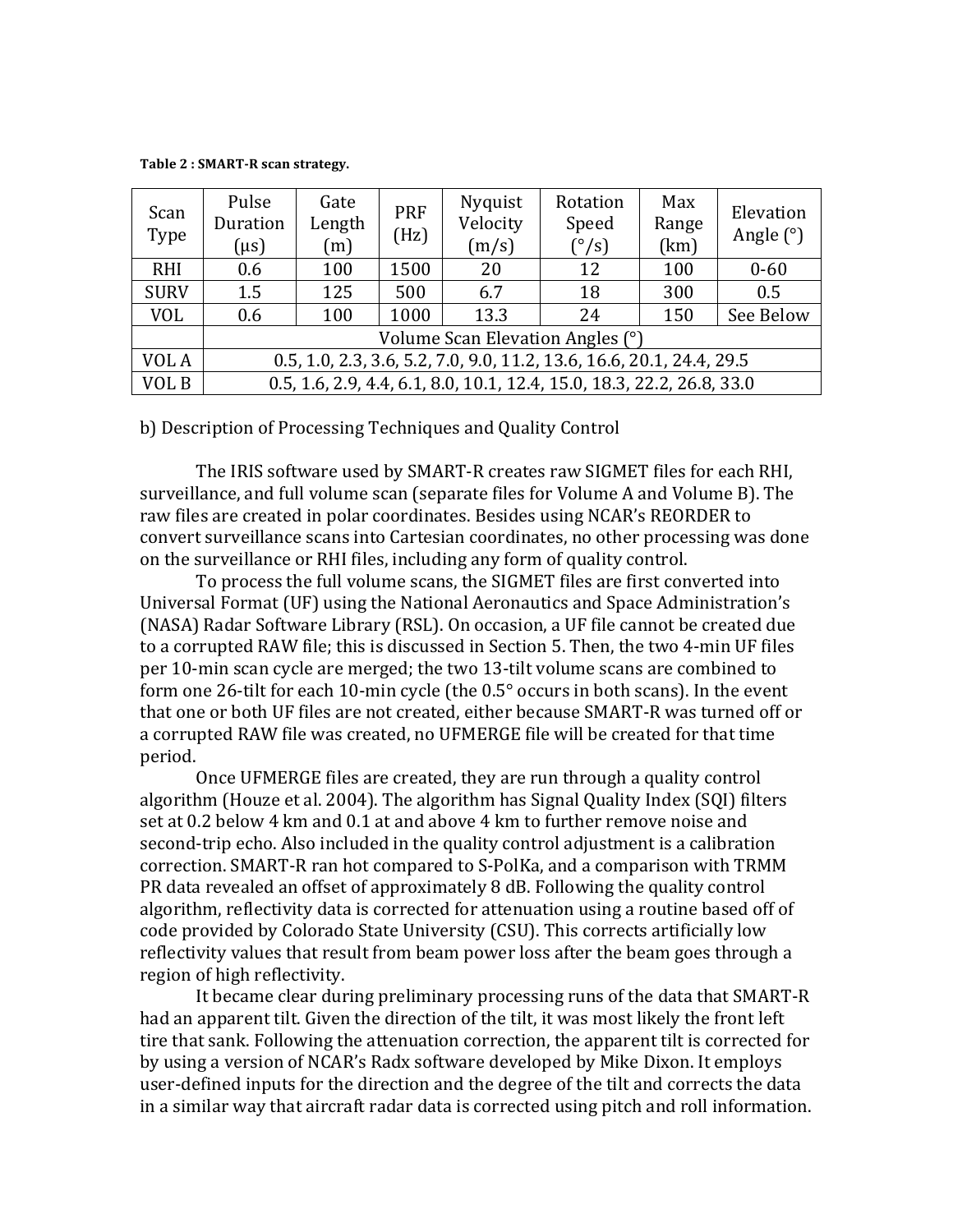A subjective value of 285 $^{\circ}$  was selected as the direction of the tilt based on echo top maps. Tuning of the degree of tilt resulted in an average value of 0.75°. While it appears the degree of tilt increased from October through February, it was not a significant change and thus a constant correction was selected.

The penultimate stage of raw to NETCDF processing interpolates the files from polar to Cartesian coordinates using NCAR's REORDER. The result is a threedimensional NETCDF file with 2-km horizontal resolution and 0.5-km vertical resolution. The radius of influence is set to 1.5 km in the horizontal directions and 1.2 km in the vertical direction. There are 40 vertical levels, ranging from a 0.5 km constant altitude planned position indicator (CAPPI), up to a 20 km CAPPI.

Lastly, SQI filtering is performed again. During the conversion to Cartesian coordinates, some of the fields get blended onto nearby points resulting in some false echo reappearing; thus a second round of SQI filtering is necessary. The filters are set at 0.225 at and below 5 km, and 0.15 above 5 km. These values are set slightly higher than those used during the quality control algorithm because of the transformed coordinate system

#### **4.0 DATA FORMAT**

Raw Data: Raw folder separated by date filename: SR1yymmddhhmmss.RAW\*\*\*\* Contains all raw data collected during campaign, including times when SMART-R was not radiating or files were corrupted.

%%%%%%%%%%%%%%%%%%%%%%%%%%%%%%%%%%%

CDF3D.tar - Tar of all CDF3D SMART-R data placed into date directories. file name: ddop.1yymmdd.hhmmss.cdf

SMART-R'merged volume scans on a Cartesian grid. Grid spacing is 2km x 2km x 0.5' km. There are 40 vertical levels from 0.5 km to 20 km. These files have undergone a -8 dB calibration correction, quality control filtering, attenuation correction, and tilt correction. The tilt was corrected 0.75 degrees towards azimuth 285°. Data ranges From 2 OCT 2011 through 9 FEB 2012. Data from 2 OCT 2011 through 27 OCT 2011 have significant second trip echo that was not removed as SQI was not being saved at the time.

Fields: CZ: Corrected Reflectivity (dBz) VR: Radial Velocity (m/s)

%%%%%%%%%%%%%%%%%%%%%%%%%%%%%%%%%%%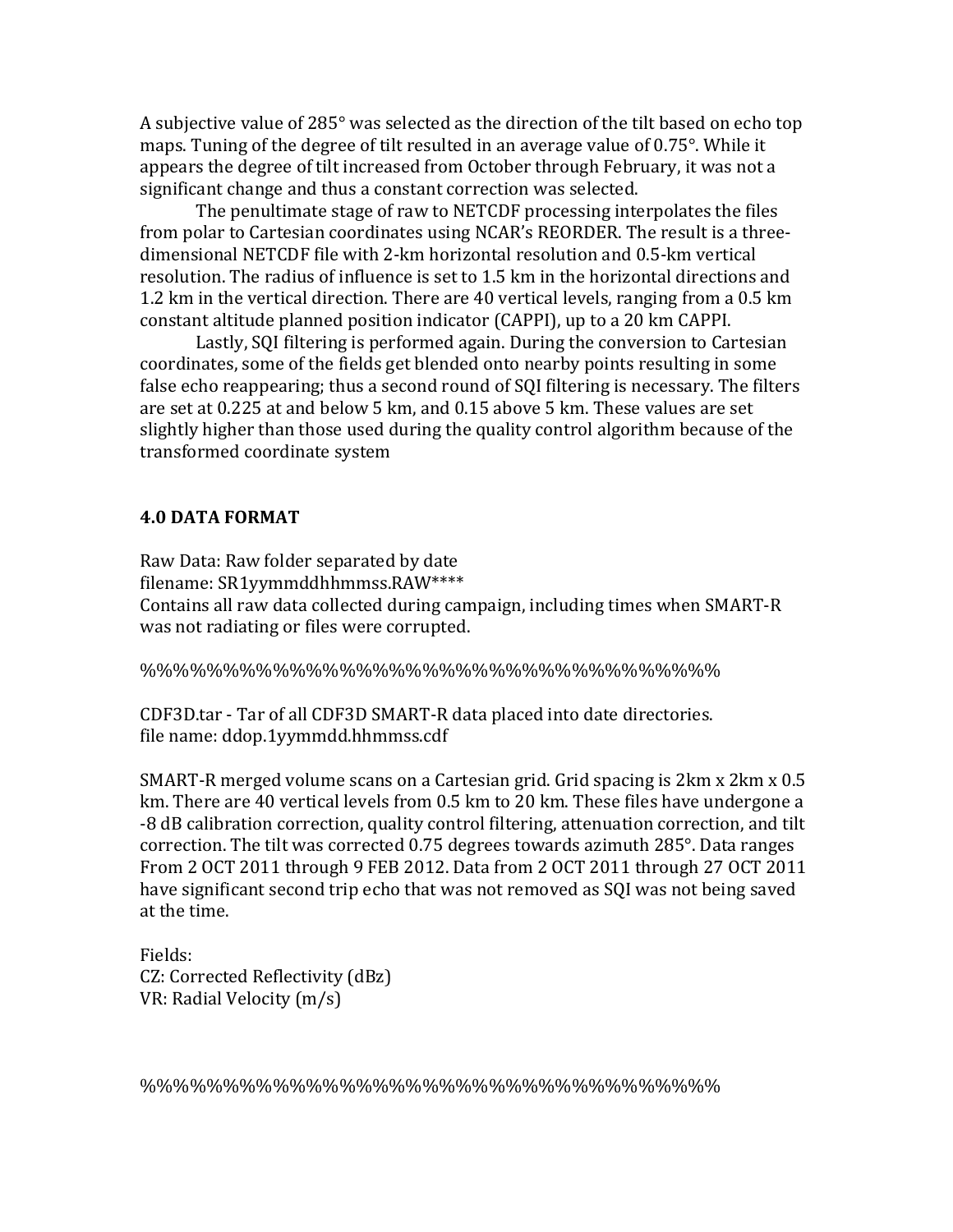CDF-surv.tar - Tar of all surveillance scans placed into date directories. filename: ddop.1yymmdd.hhmmss.cdf

Surveillance scans on a Cartesian grid out to 300 km placed into date directories. Directory CDFsurvofbadCDF contains surveillance scans for instances where there is no corresponding CDF3D file. NO QUALITY CONTROL HAS BEEN PERFORMED **ON ANY THESE FILES.** 

Fields: DZ: Reflectivity (dBz) VR: Radial Velocity

%%%%%%%%%%%%%%%%%%%%%%%%%%%%%%%%%%% SMARTRuf.tar – Tar of SMART-R merged volume scans in uf format. filename: SR1yymmddhhmmss.uf

These files have undergone an -8 dB calibration correction, quality control filtering, attenuation correction, and tilt correction. The tilt was corrected 0.75 degrees towards azimuth 285°. Data ranges from 2 OCT 2011 through 9 FEB 2012. Data from 2 OCT 2011 through 27 OCT 2011 have significant second trip echo that was not removed as SQI was not being saved at the time.

All fields corrected for tilt VR: Radial Velocity CZ: Reflectivity following calibration and quality control algorithm CA: Reflectivity following attenuation correction **CA field is most corrected reflectivity Field for UF files. Use this for analysis.** 

%%%%%%%%%%%%%%%%%%%%%%%%%%%%%%%%%%%

# **Products - All in NETCDF format**

The following files come from the processing completed on 26 June 2012. Data is on a  $151x151x1$  grid and at  $z=3.0$  km for CONVSF and RAIN files. For data from 2 OCT 2011 through 27 OCT 2011, the surveillance scan VR field was used as a mask to remove second trip echo from the data set.

**CZ** field from CDF3D files is reflectivity used to create these files. This is the final corrected reflectivity field. This CZ field in not the same CZ field in UF **files.\$**

# **ECHOTOPS**

echotop.tar ECHOTOPS - Contains echotop height data for each scan.  $z$ -spacing = 0.5 km

filename: echotop\_yymmdd.hhmmss.cdf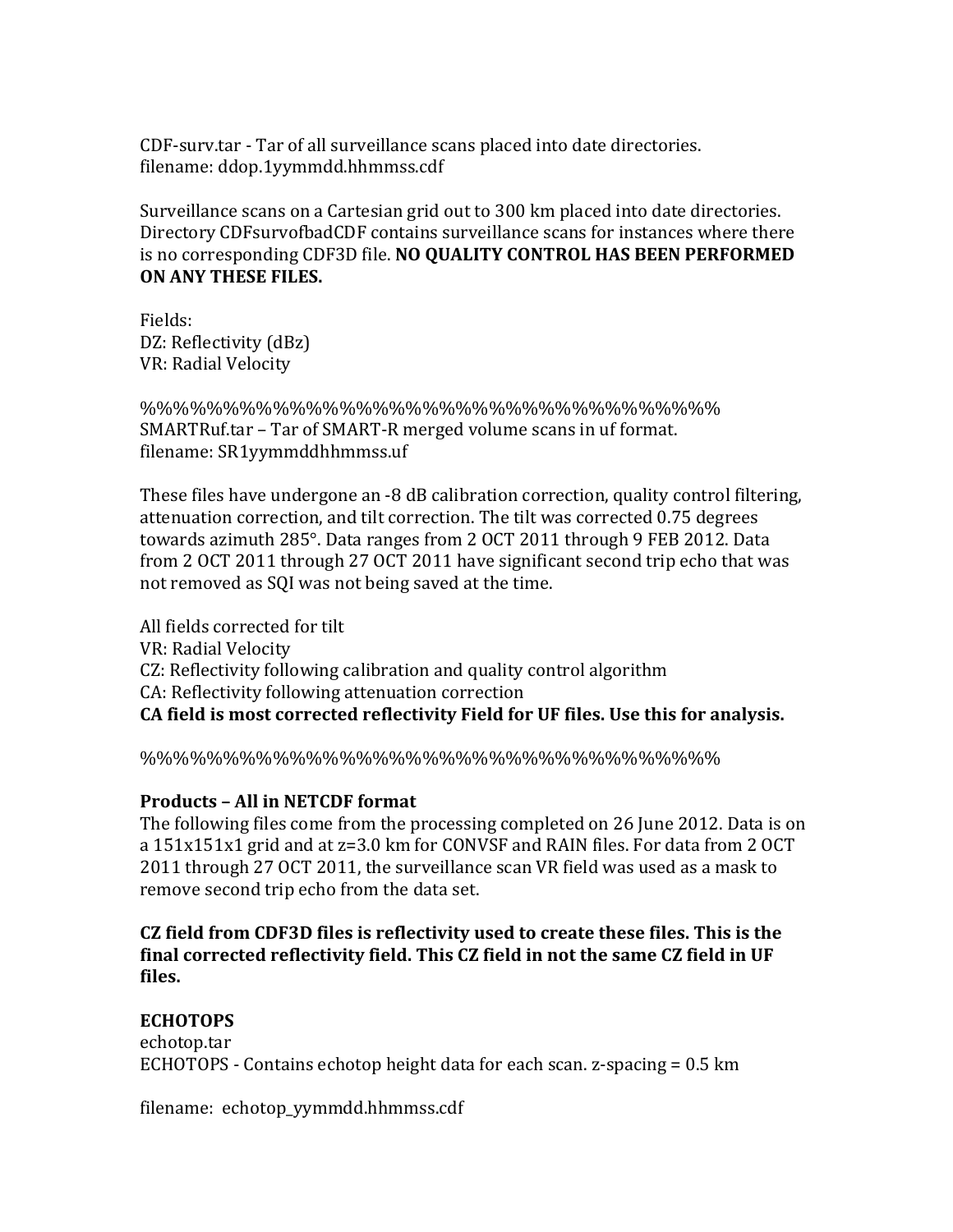Fields:

dBz10 - Height data using a 10 dBz threshold dBz20 - Height data using a 20 dBz threshold dBz30 - Height data using a 30 dBz threshold dBz40 - Height data using a 40 dBz threshold

### **Convective/Stratiform Separations**

For convective/stratiform separations:  $0 = \text{no rain}$  $1$  = stratiform rain  $2$  = convective rain  $3$  = weak echo (will be classified as 0)

convsf.tar

CONVSF - Contains convective/stratiform separation using Steiner et al. (1995) algorithm for each scan. filename: convsf yymmdd.hhmmss.cdf

Fields: convsf: convective/stratiform separation

convsf3d.tar filename: convsf\_3d\_yymmdd.hhmmss.cdf

CONVSF3D - Contains convective/stratiform separation using Steiner et al. (1995) algorithm' followed by a separation' using echotop height data for each scan. This algorithm attempts to capture more shallow, isolated convection that was classified as stratiform in the Steiner et al. (1995) algorithm.

Fields: convsf3d: 3d convective/stratiform separation

# **RAINRATES**

rainrate.tar RAIN - Contains rainrate data and reflectivity(CZ) for each scan filename: rainrate\_yymmdd.hhmmss.cdf

Fields: rainr : rainrate reflectivity : reflectivity

convsf\_rain.tar RAINCONVSF - Contains convective/stratiform rainrate data for each scan. filename: convsf\_rain\_yymmdd.hhmmss.cdf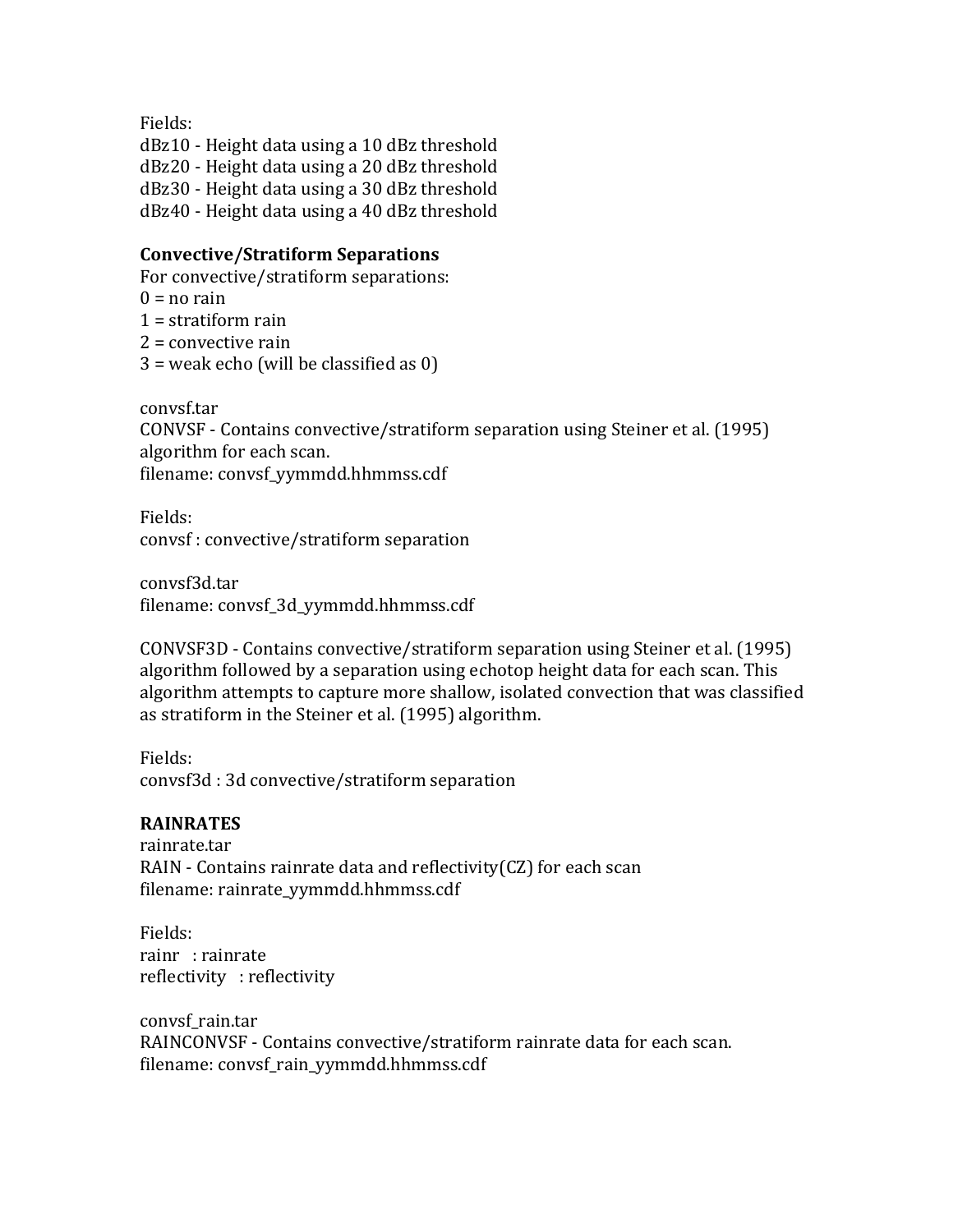Fields:

rainr: rainrate

strat: : rainrate of only stratiform portions as defined using Steiner et al. cony: rainrate of only convective portions as defined using Steiner et al. rainr3d : rainrate (should be same as rainr)

strat3d: rainrate of only straiform portions as defined by 3d conv/strat separation conv3d : rainrate of only convective portions as defined by 3d conv/strat separation

convsf\_rain\_1hr.tar

RAINCONVSF1HR - Contains hourly rainrate data. Adds together indivdual scans when enough are available in a given hour filename: convsf 1hr yymmdd.hh.cdf

# Fields:

rainr add : hourly rainrate

strat add : hourly rainrate of only stratiform portions as defined using Steiner et al. conv add : hourly rainrate of only convective portions as defined using Steiner et al.

rainr3d\_add: hourly rainrate (should be same as rainr)

strat3d\_add: hourly rainrate of only straiform portions as defined by 3d conv/strat separation

conv3d\_add :'hourly'rainrate'of'only'convective'portions'as'defined'by'3d' conv/strat separation

convsf\_rain\_24hr.tar

RAINCONVSF24HR - Contains daily data by adding together hourly data filename: convsf\_24hr\_yymmdd.cdf

Fields:

rainr add 24hr : daily rainrate

strat add 24hr : daily rainrate of only stratiform portions as defined using Steiner et al.

conv\_add\_24hr : daily rainrate of only convective portions as defined using Steiner et'al.

rainr3d\_add\_24hr: daily rainrate (should be same as rainr)

strat3d\_add\_24hr: daily rainrate of only straiform portions as defined by 3d conv/strat separation

conv3d\_add\_24hr: daily rainrate of only convective portions as defined by 3d conv/strat separation

NOTE: Hourly data will not be created if too many scans are missing in a particular hour, and daily data is created from the hourly files. Therefore, adding together individual files for a day, may result in a slightly different result than using the daily file.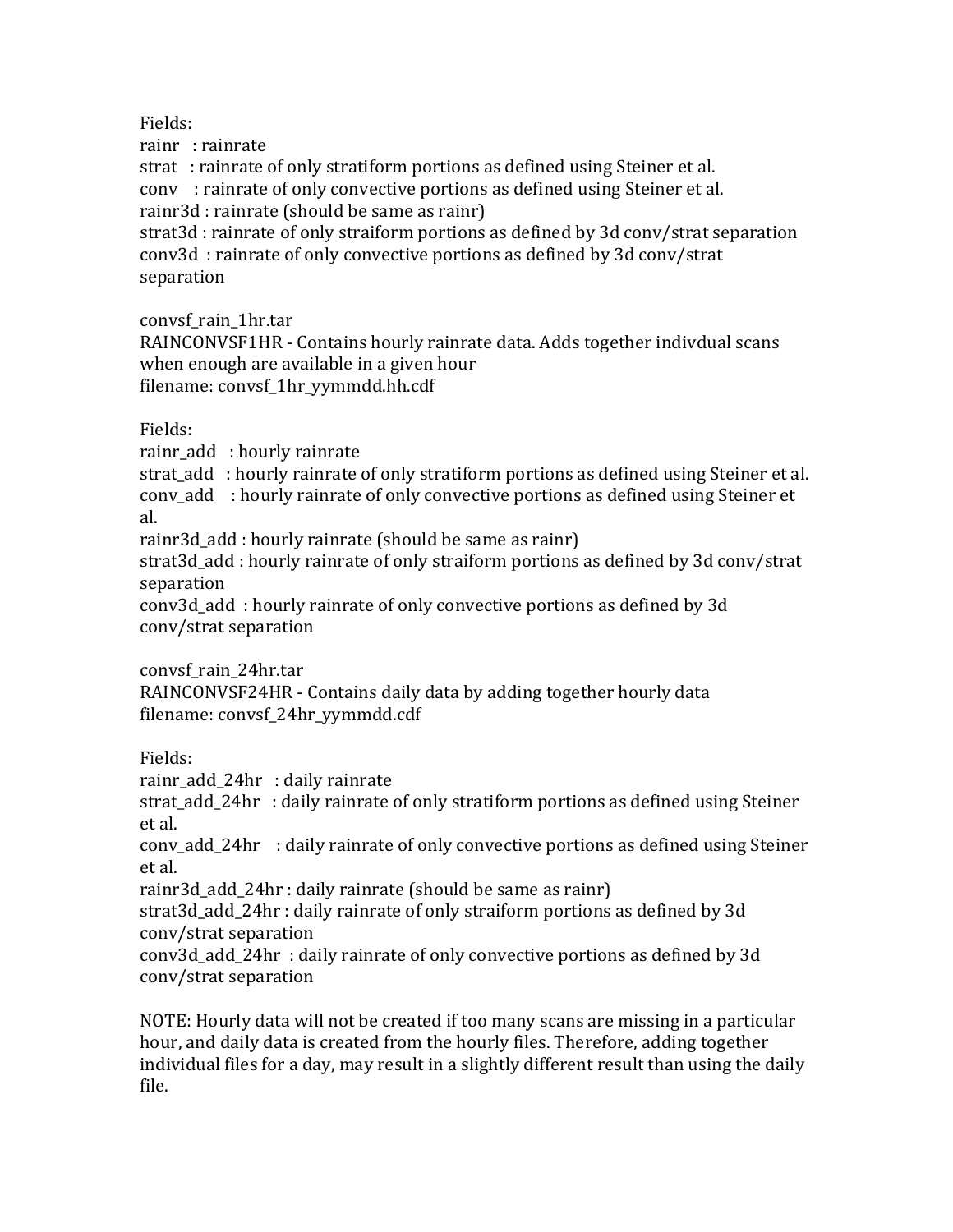# **5.0 DATA REMARKS**

# a) Data Quality

Due to blockage from a tree line to the west of SMART-R, most of the low-level data in that direction is generally not useful. A good 180 degree mask to use for the data is to only include data from azimuth 338-158 degrees in the clockwise direction. No mask has been applied to any of the data supplied here.

As stated above, only full volume scans have under gone quality control processes to 'clean' the data. The volume scans still have a few elements of anomalous propagation from the atoll to the north of Addu, mostly in the month of January, but this appears to have a negligible affect on the data.

#### b) Missing Data

SMART-R was shut down for routine maintenance every other week, which included an oil change. Table 3 lists planned shutdowns of SMART-R during the campaign.

SMART-R had instances when it stopped radiating. These instances are listed in Table 4. Raw files created during non-radiating periods are still in the 'raw' data set, but further processing was not done on these files.

On occasion, a UF file cannot be created due to a corrupted raw. These instances are listed in Table 5. Corrupted raw files are still in the 'raw' data set, but further processing was not done on these files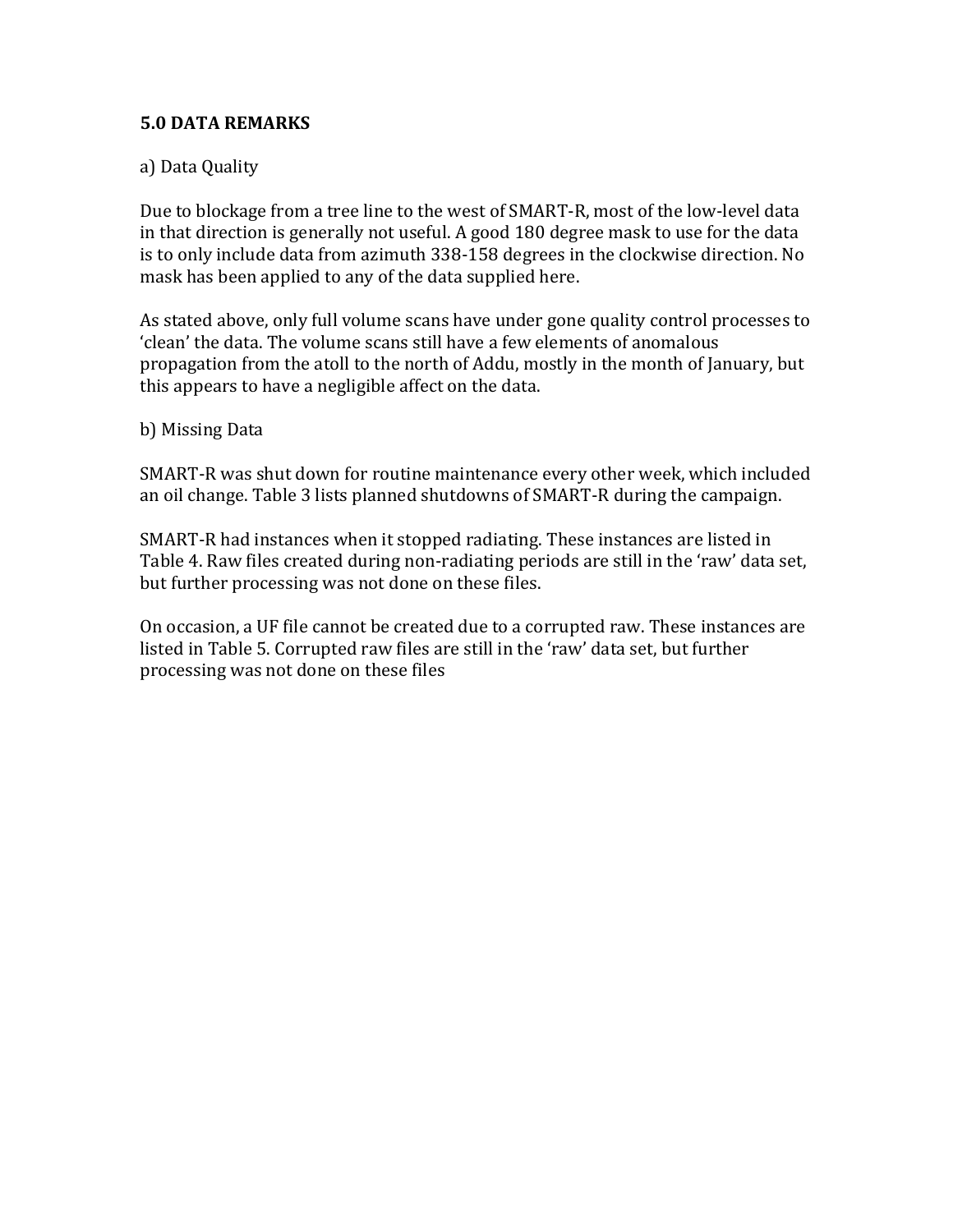Table 3: Planned shutdowns for SMART-R.

| Planned Shutdowns of SMART-R |           |                     |                                   |  |  |  |
|------------------------------|-----------|---------------------|-----------------------------------|--|--|--|
| Date                         | Time      | Missed Merged Files | <b>Notes</b>                      |  |  |  |
| 2 Oct 2011                   | 0530-0559 | 4                   | <b>Communications Maintenance</b> |  |  |  |
| 6 Oct 2011                   | 0440-0459 | 2                   | <b>Drifting Clock Reset</b>       |  |  |  |
| 13 Oct 2011                  | 0410-0429 | $\overline{2}$      | <b>Drifting Clock Reset</b>       |  |  |  |
| 15 Oct 2011                  | 0540-0649 | 7                   | Oil Change                        |  |  |  |
| 29 Oct 2011                  | 0900-0939 | 4                   | Oil Change                        |  |  |  |
| 12 Nov 2011                  | 1002-1109 | 7                   | Oil Change                        |  |  |  |
| 21 Nov 2011                  | 1050      |                     | <b>Scan Strategy Edit</b>         |  |  |  |
| 26 Nov 2011                  | 1020-1215 | 12                  | Oil Change                        |  |  |  |
| 11 Dec 2011                  | 0840-1006 | 9                   | Oil Change                        |  |  |  |
| 25 Dec 2011                  | 0800-1219 | 26                  | Oil Change / RVP8 Issue           |  |  |  |
| 29 Dec 2011                  | 0612-0639 | 3                   | <b>RVP8 Testing</b>               |  |  |  |
| 8 Jan 2012                   | 0851-0939 | 5                   | Oil Change                        |  |  |  |
| 8 Jan 2012                   | 1731-2359 | 40                  | <b>Generator Issue</b>            |  |  |  |
| 9 Jan 2012                   | 0000-0939 | 58                  | <b>Generator Issue</b>            |  |  |  |
| 13 Jan 2012                  | 0521-0739 | 14                  | Low Fuel                          |  |  |  |
| 15 Jan 2012                  | 0956-1030 | $\overline{4}$      | Software Issue                    |  |  |  |
| 22 Jan 2012                  | 1051-1149 | 6                   | Oil Change                        |  |  |  |
| 6 Feb 2012                   | 0900-1009 | 7                   | Oil Change                        |  |  |  |

Table 4: Occurrences when SMART-R stopped radiating in addition to the planned shutdowns in Table 3.

| Occurrences when SMART-R stopped Radiating |           |                     |                           |  |  |  |
|--------------------------------------------|-----------|---------------------|---------------------------|--|--|--|
| Date                                       | Time      | Missed Merged Files | <b>Notes</b>              |  |  |  |
| 6 Oct 2011                                 | 1700-2359 | 42                  | Continued into 7 Oct 2011 |  |  |  |
| 7 Oct 2011                                 | 0000-0339 | 22                  |                           |  |  |  |
| 19 Nov 2011                                | 0400-0439 | 4                   |                           |  |  |  |
| 8 Dec 2011                                 | 1920-2119 | 12                  |                           |  |  |  |
| 14 Dec 2011                                | 1600-1829 | 15                  |                           |  |  |  |
| 7 Jan 2012                                 | 1600-1839 | 16                  |                           |  |  |  |
| 8 Jan 2012                                 | 0341-0719 | 22                  |                           |  |  |  |
| 8 Jan 2012                                 | 1351-1719 | 21                  |                           |  |  |  |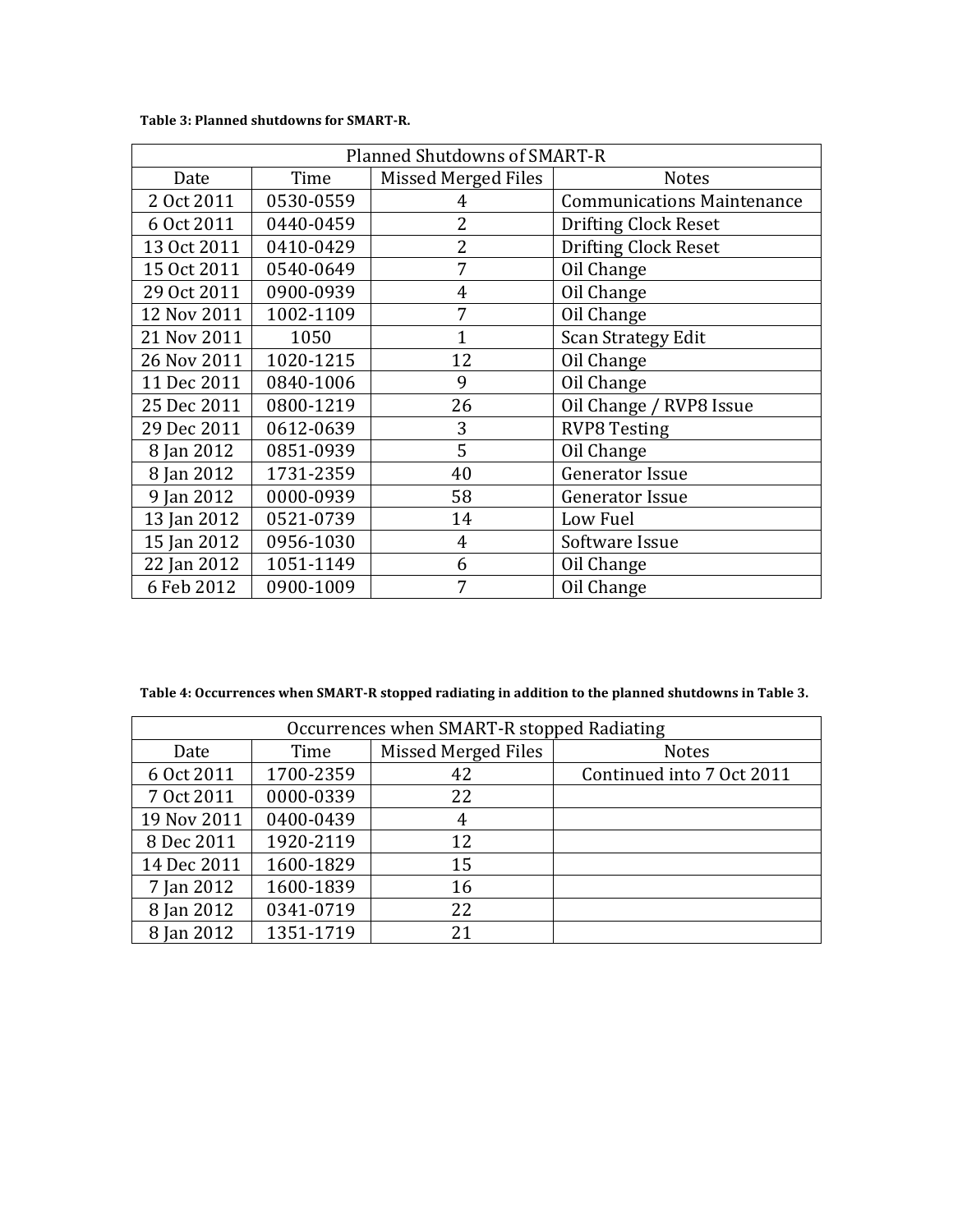| <b>Corrupted Files</b> |                                                                                                                        |                        |                                                                                                                      |  |  |  |
|------------------------|------------------------------------------------------------------------------------------------------------------------|------------------------|----------------------------------------------------------------------------------------------------------------------|--|--|--|
| Date                   | Time                                                                                                                   | Missed Merged<br>Files | <b>Notes</b>                                                                                                         |  |  |  |
| 2 Oct 2011             | 1951                                                                                                                   |                        |                                                                                                                      |  |  |  |
|                        | 0025, 0141, 0352, 1835,                                                                                                |                        |                                                                                                                      |  |  |  |
| 3 Oct 2011             | 2235                                                                                                                   | 5                      |                                                                                                                      |  |  |  |
| 4 Oct 2011             | 0301,0515                                                                                                              | $\overline{2}$         |                                                                                                                      |  |  |  |
| 23 Oct 2011            | 0355, 1835                                                                                                             | $\overline{2}$         |                                                                                                                      |  |  |  |
| 26 Oct 2011            | 0235                                                                                                                   | $\overline{1}$         |                                                                                                                      |  |  |  |
| 28 Oct 2011            | 0251, 1321, 2205                                                                                                       | 3                      |                                                                                                                      |  |  |  |
| 30 Oct 2011            | 0301, 0331, 1615                                                                                                       | 3                      |                                                                                                                      |  |  |  |
| 31 Oct 2011            | 0301                                                                                                                   | $\mathbf{1}$           |                                                                                                                      |  |  |  |
| 1 Nov 2011             | 0135, 0231, 0335, 0941,<br>1001, 1015, 1021, 1045,<br>1051, 1055, 1151, 1201,<br>1205, 1221, 1231, 1251,<br>1255, 2105 | 15                     | 18 total 'bad' UF files<br>but some occurred in<br>same 10-min period<br>resulting in only 15<br>Missed Merged Files |  |  |  |
| 2 Nov 2011             | 1815, 2245                                                                                                             | 2                      |                                                                                                                      |  |  |  |
| 3 Nov 2011             | 0111, 0251, 1131                                                                                                       | 3                      |                                                                                                                      |  |  |  |
| 7 Nov 2011             | 1841, 2041                                                                                                             | $\overline{2}$         |                                                                                                                      |  |  |  |
| 8 Nov 2011             | 0111, 0335, 0451, 1556                                                                                                 | $\overline{4}$         |                                                                                                                      |  |  |  |
| 9 Nov 2011             | 1735                                                                                                                   | $\overline{1}$         |                                                                                                                      |  |  |  |
| 10 Nov 2011            | 1231, 1241, 1251                                                                                                       | 3                      |                                                                                                                      |  |  |  |
| 16 Dec 2011            | 0521                                                                                                                   | $\overline{1}$         |                                                                                                                      |  |  |  |
| 22 Dec 2011            | 0701                                                                                                                   | $\overline{1}$         |                                                                                                                      |  |  |  |
| 26 Dec 2011            | 0431                                                                                                                   | $\overline{1}$         |                                                                                                                      |  |  |  |
| 3 Feb 2011             | 1425                                                                                                                   | $\overline{1}$         |                                                                                                                      |  |  |  |
| 4 Feb 2012             | 1341                                                                                                                   | 1                      |                                                                                                                      |  |  |  |
| 7 Feb 2012             | 0001, 1255, 1355                                                                                                       | 3                      |                                                                                                                      |  |  |  |

Table 5: Corrupted SMART-R raw files causing UF (and NETCDF) files to not be produced for that **timestamp.**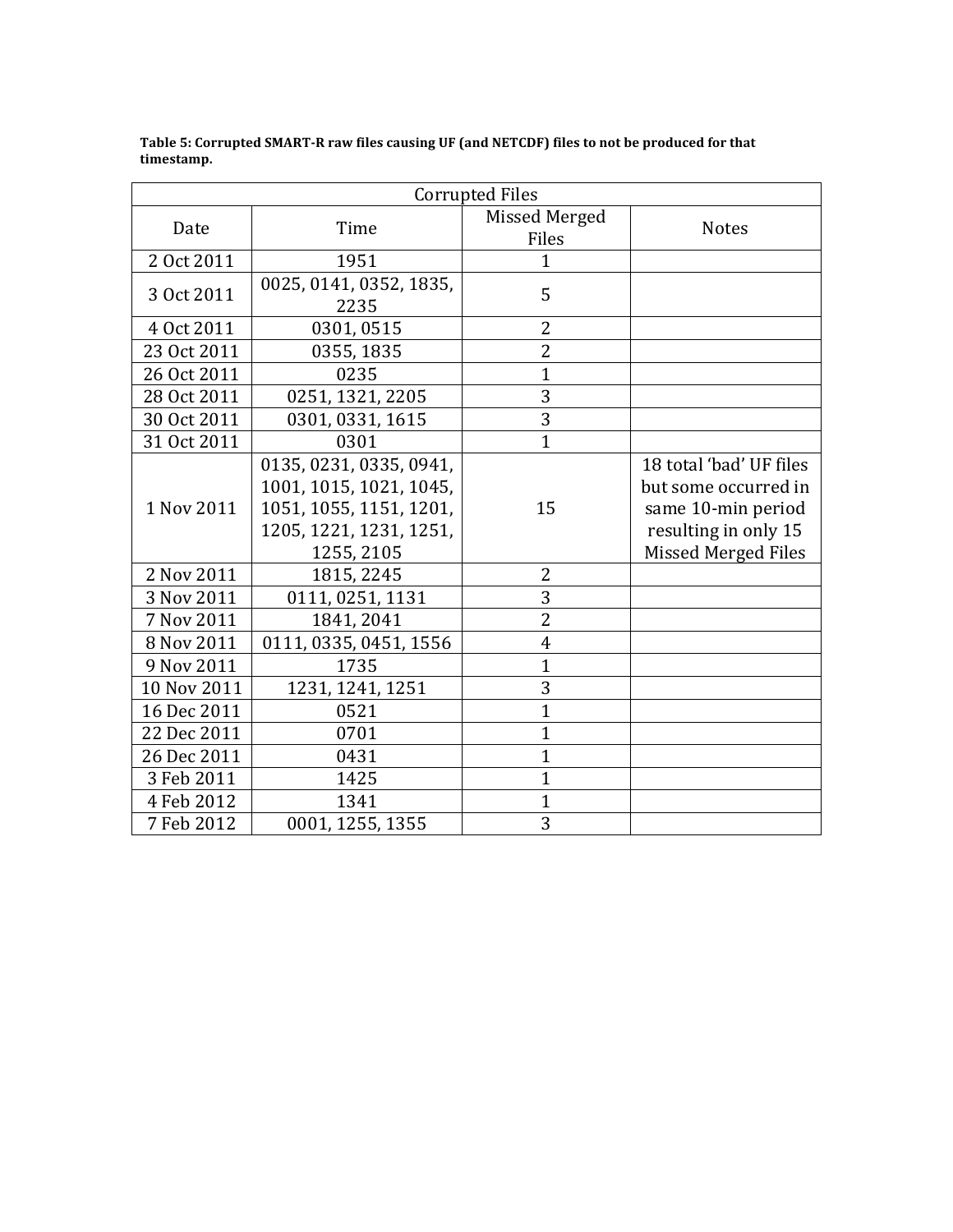# c) Final full volume data set

Table 6 lists the number of full volume NETCDF files created for each UTC day. A day with no errors or shutdown will have 144 files. Overall, SMART-R had a 97.8% collection rate for full volume scans.

| Date          | Files | Date   | Files | Date    | Files | Date     | Files |
|---------------|-------|--------|-------|---------|-------|----------|-------|
| 2 Oct         | 139   | 4 Nov  | 144   | 7 Dec   | 144   | 9 Jan    | 86    |
| 3 Oct         | 139   | 5 Nov  | 144   | 8 Dec   | 132   | $10$ Jan | 144   |
| 4 Oct         | 142   | 6 Nov  | 144   | 9 Dec   | 144   | 11 Jan   | 144   |
| 50ct          | 144   | 7 Nov  | 142   | 10 Dec  | 144   | 12 Jan   | 144   |
| 6 Oct         | 100   | 8 Nov  | 140   | 11 Dec  | 135   | $13$ Jan | 140   |
| 7 Oct         | 122   | 9 Nov  | 143   | 12 Dec  | 144   | 14 Jan   | 144   |
| 8 Oct         | 144   | 10 Nov | 141   | 13 Dec  | 144   | $15$ Jan | 140   |
| 9 Oct         | 144   | 11 Nov | 144   | 14 Dec  | 129   | 16 Jan   | 144   |
| <b>10 Oct</b> | 144   | 12 Nov | 137   | 15 Dec  | 144   | 17 Jan   | 144   |
| 11 Oct        | 144   | 13 Nov | 144   | 16 Dec  | 143   | 18 Jan   | 144   |
| 12 Oct        | 144   | 14 Nov | 144   | 17 Dec  | 144   | 19 Jan   | 144   |
| 13 Oct        | 142   | 15 Nov | 144   | 18 Dec  | 144   | $20$ Jan | 144   |
| 14 Oct        | 144   | 16 Nov | 144   | 19 Dec  | 144   | 21 Jan   | 144   |
| 15 Oct        | 137   | 17 Nov | 144   | 20 Dec  | 144   | $22$ Jan | 138   |
| <b>16 Oct</b> | 144   | 18 Nov | 144   | 21 Dec  | 144   | 23 Jan   | 144   |
| 17 Oct        | 144   | 19 Nov | 140   | 22 Dec  | 143   | 24 Jan   | 144   |
| 18 Oct        | 144   | 20 Nov | 144   | 23 Dec  | 144   | 25 Jan   | 144   |
| 19 Oct        | 144   | 21 Nov | 143   | 24 Dec  | 144   | 26 Jan   | 144   |
| 20 Oct        | 144   | 22 Nov | 144   | 25 Dec  | 118   | 27 Jan   | 144   |
| 21 Oct        | 144   | 23 Nov | 144   | 26 Dec  | 143   | $28$ Jan | 144   |
| 22 Oct        | 144   | 24 Nov | 144   | 27 Dec  | 144   | $29$ Jan | 144   |
| 23 Oct        | 142   | 25 Nov | 144   | 28 Dec  | 144   | 30 Jan   | 144   |
| 24 Oct        | 144   | 26 Nov | 132   | 29 Dec  | 141   | 31 Jan   | 144   |
| 25 Oct        | 144   | 27 Nov | 144   | 30 Dec  | 144   | 1 Feb    | 144   |
| 26 Oct        | 143   | 28 Nov | 144   | 31 Dec  | 144   | 2 Feb    | 144   |
| 27 Oct        | 144   | 29 Nov | 144   | $1$ Jan | 144   | 3 Feb    | 143   |
| 28 Oct        | 141   | 30 Nov | 144   | $2$ Jan | 144   | 4 Feb    | 143   |
| 29 Oct        | 140   | 1 Dec  | 144   | 3 Jan   | 144   | 5 Feb    | 144   |
| 30 Oct        | 141   | 2 Dec  | 144   | 4 Jan   | 144   | 6 Feb    | 137   |
| 31 Oct        | 143   | 3 Dec  | 144   | 5 Jan   | 144   | 7 Feb    | 141   |
| 1 Nov         | 129   | 4 Dec  | 144   | 6 Jan   | 144   | 8 Feb    | 144   |
| 2 Nov         | 142   | 5 Dec  | 144   | 7 Jan   | 128   | 9 Feb    | 144   |
| 3 Nov         | 141   | 6 Dec  | 144   | 8 Jan   | 56    |          |       |

Table 6: Number of NETCDF files created by UTC date. A day with no interruptions will have 144 files.